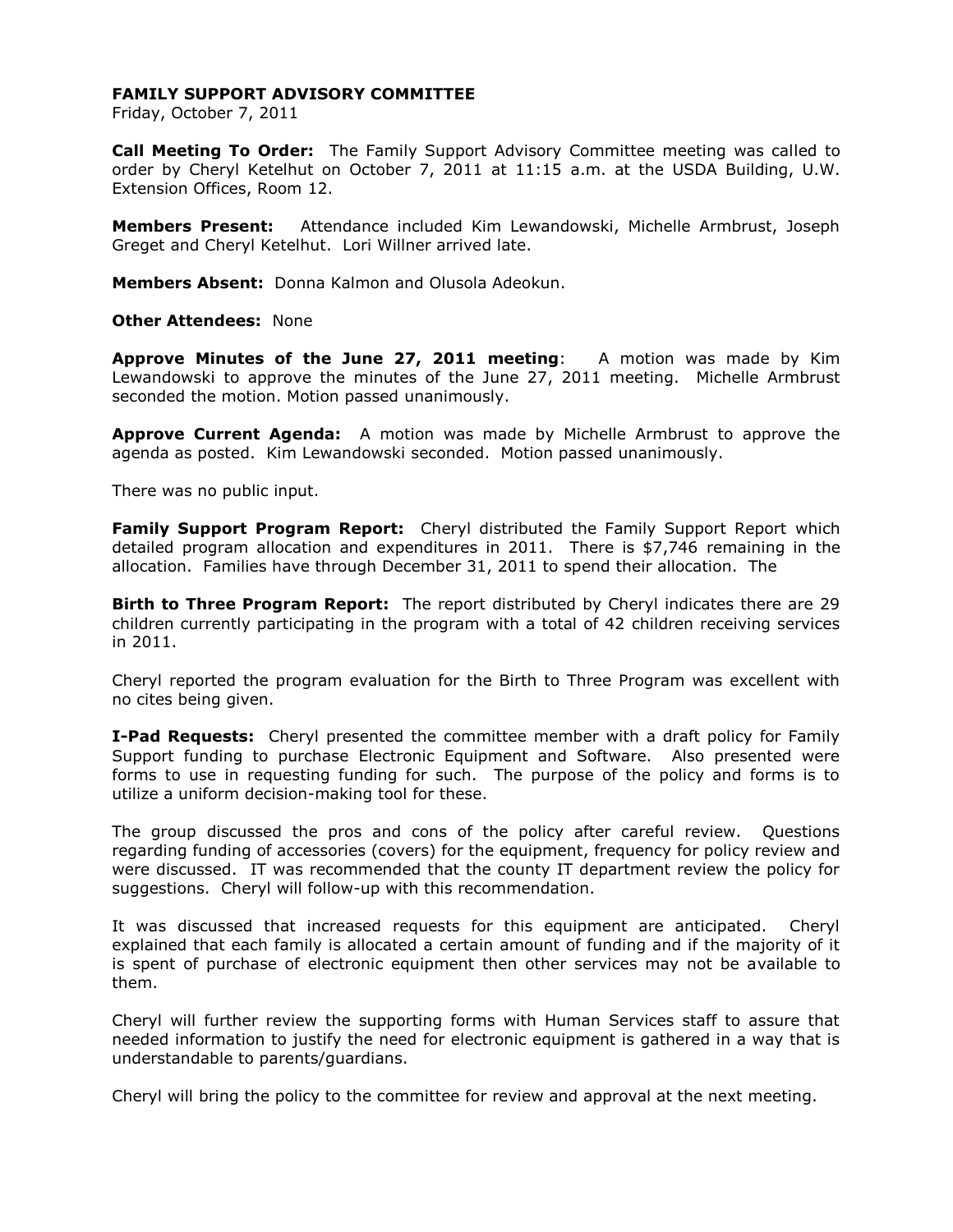**Other Business:** 2011 Child Development Day will be held by appointment at the Sand Box Day Care. The format for the 2012 Child Development Day will return to previous style.

**Schedule next meeting**: The next meeting will be held in conjunction with the Early Childhood Meeting.

**Adjourn:** Motion to adjourn was made by Michelle Armbrust with a second by Lori Willner. Meeting adjourned at 12:15.

Handouts: Family Support and Birth to Three Program Report Purchase of Electronic Adaptive Equipment Policy Clinical Recommendation for Electronic Adaptive/Communication Device Parent Request for an Electronic Adaptive/Communication Device Electronic Adaptive/Communication Device UPDATE Report

Respectfully Submitted,

Cheryl Ketelhut Developmental Disabilities Coordinator Taylor County Human Services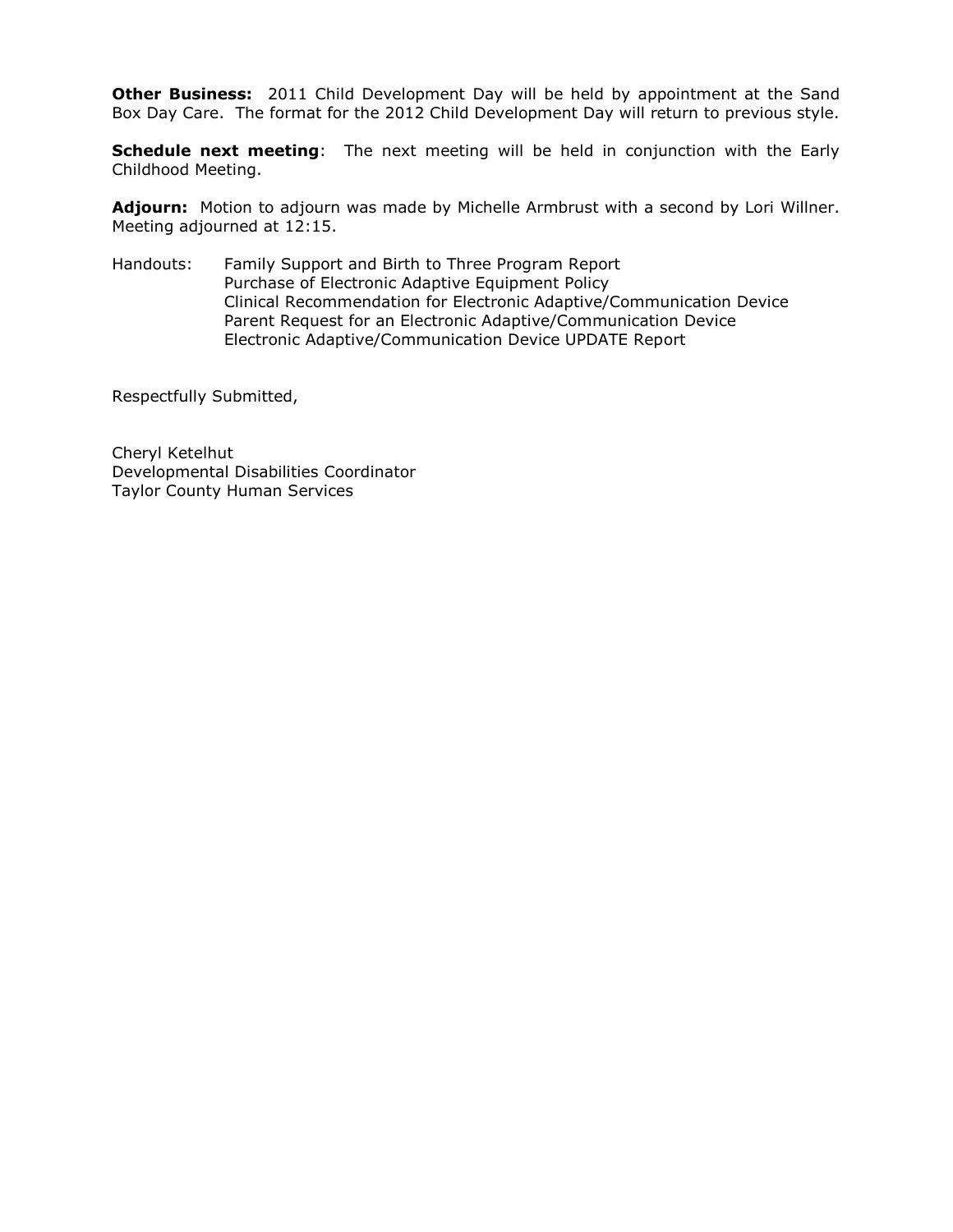## **FAMILY SUPPORT PROGRAM ADVISORY COMMITTEE**

Monday June 27, 2011 - 10:00 A.M. UW-Extension Building

**Members Present:** Michele Armbrust, Joseph Greget, Amber Fallos, Donna Kalmon.

**Members Absent:** Shola Adedokun, Kim Lewandowski, and Lori Willner.

**Call To Order:** Meeting was called to order at 10:10 A.M.

**Approve Agenda:** Michele Armbrust moved to approve the agenda; Joseph Greget seconded. All Ayes. Motion Carried.

**Approve Minutes of the May 5, 2011 Meeting:** Donna Kalmon moved to approve the minutes of the May 2011 meeting. Michelle Armbrust seconded. All Ayes. Motion Carried.

**Family Support Program Report:** Amber Fallos reported that currently case managers are contacting families to determine if they plan to use their allocations and if not they will request that the money be allocated to other families. There are currently 4 families on the wait list for family support funding.

**Birth to Three Report:** As of June 2011, there have been 35 children served in the B-3 program. There currently are 28 children being served. The numbers of children in the B-3 program are promising to be much higher this year than last, which leads to a higher cost for this program.

**iPad Requests/ Policy:** Amber Fallos reported that there have been requests from families regarding iPads. Taylor County does not currently have any policy regarding this kind of technology. Other counties have assembled their own policies, however they are inconsistent with one another and cover a wide spectrum of standards. Discussion was had regarding the use of iPads in the Medford Schools as they received grant money to purchase iPads. Discussion was also had regarding a policy that may include language that would identify use of funds for iPads be allocated only after all medical and dietary needs are met in all families that requested those types of funding. Sample policies and a draft will be created for the next meeting.

Other Business: Meeting attendance was discussed. Discussion was had regarding having Family Support Meetings with the early childhood meetings. It was decided that the next meeting will be held in immediately before or after the next early childhood meeting to explore this option.

**Next Meeting:** The next meeting of the Family Support Committee will be determined upon notice of the early childhood meeting.

**Adjourn:** With no further business, Donna Kalmon moved to adjourn; Michele Armbrust seconded. All Ayes. The meeting was adjourned at 10:35 A.M.

**Handouts:** County Birth To 3 report